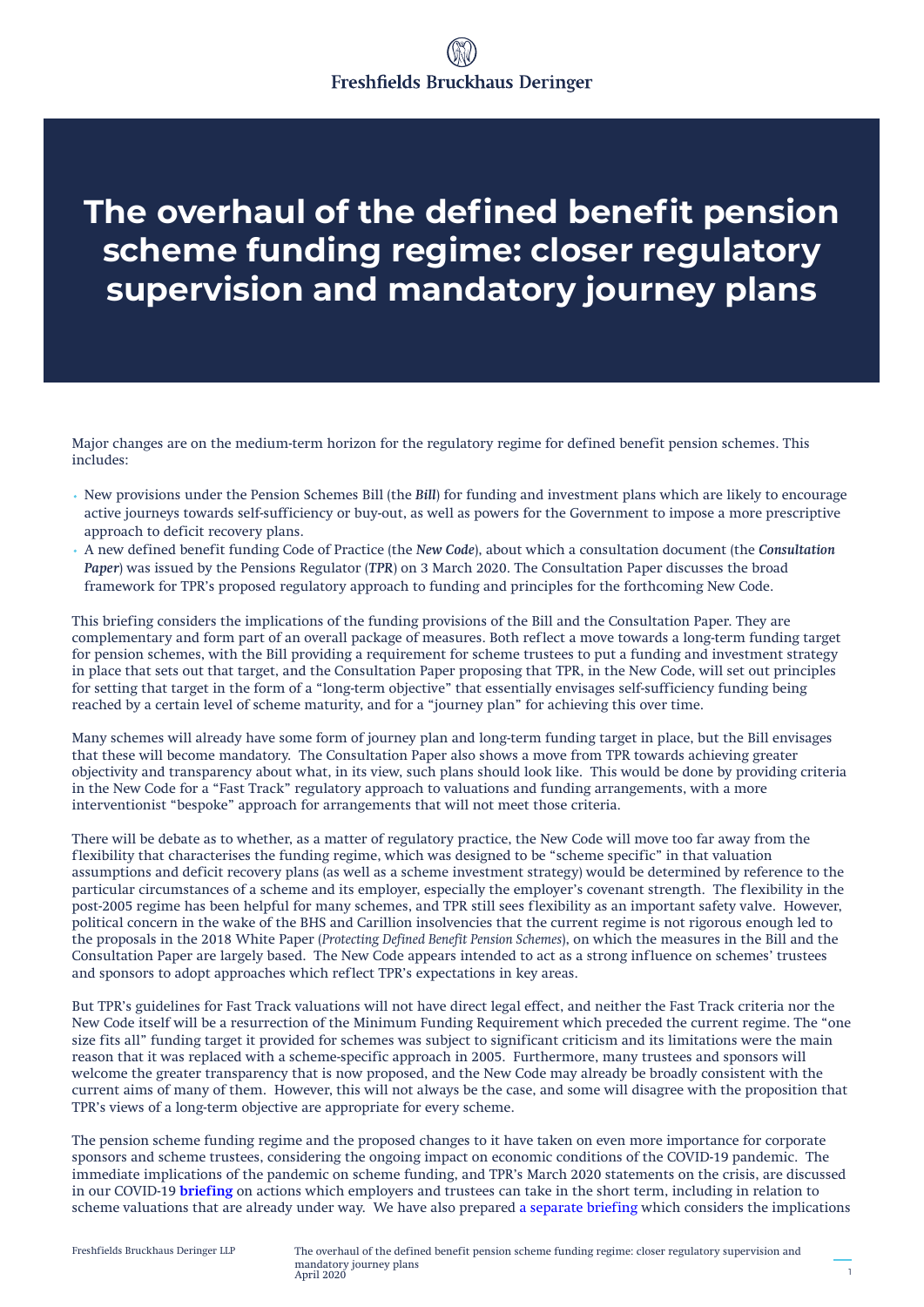of the COVID-19 crisis and the sharp increase in scheme deficits it has caused for valuations yet to come, which will be carried out under the existing regime but for which TPR's current thinking on its regulatory approach, as disclosed by the Consultation Paper, will be relevant.

The Consultation Paper was issued on 3 March 2020. The period for responses was originally intended to close on 2 June 2020, but following the COVID-19 disruption TPR has announced that this deadline will be extended to 2 September 2020. Interested sponsors and other stakeholders in the pensions field should be preparing to respond to the Consultation Paper over the coming months.

#### **Key proposals in the Bill and for the New Code – and how they relate to each other**

| <b>Pension Schemes Bill</b>                                     | <b>New Code</b>                                      |                                                              |
|-----------------------------------------------------------------|------------------------------------------------------|--------------------------------------------------------------|
|                                                                 | Fast Track supervision                               | Bespoke supervision                                          |
| Funding and investment strategy:                                |                                                      |                                                              |
| • Funding target                                                | Long term objective (LTO)                            |                                                              |
|                                                                 | • Adherence to broad TPR view<br>of LTO              | • Broad TPR view of LTO – non-<br>binding                    |
|                                                                 | • Use of prescribed basis for<br>determining LTO?    | • Flexibility to choose LTO and basis<br>for determining it  |
| • Strategy for achieving funding<br>target                      | Journey plan                                         |                                                              |
|                                                                 | • Adherence to guidelines for<br>journey plans?      | • Flexibility to determine journey<br>plan                   |
| Requirements in regulations for<br>"appropriate" recovery plans | Adherence to fixed guidelines<br>for recovery plans? | Flexibility in recovery plans, subject<br>to new regulations |
|                                                                 | • Bounded by covenant<br>"visibility"                | • Chosen/agreed by trustee and<br>employer                   |
|                                                                 | • 6 year limit?                                      | • No fixed limits on length?                                 |

### **The Pension Schemes Bill and the scheme funding regime**

Following the general election in December, the Bill reintroduced into Parliament during its current session. We have covered the criminal offences regime under the Bill **[separately](https://riskandcompliance.freshfields.com/post/102fwtx/managing-uk-pensions-risk-new-pensions-regulator-powers-and-criminal-offences)**. However, the Bill also includes a framework for important changes to the scheme funding regime. The two main changes that it introduces are:

- The requirement to adopt a funding and investment strategy for the scheme; and
- The taking by the Government of powers to impose requirements relating to deficit recovery plans for pension schemes.

Much of the detail for the new regime remains to be determined. The Bill includes several powers for the Department of Work and Pensions to produce more detailed regulations, some of which are discussed below. These delegated powers reflect the intention to allow the legal requirements to be easily revised over time, in the light of operational experience and evidence. According to the Consultation Paper (see below) these areas of detail are also matters that are expected to be covered in the New Code.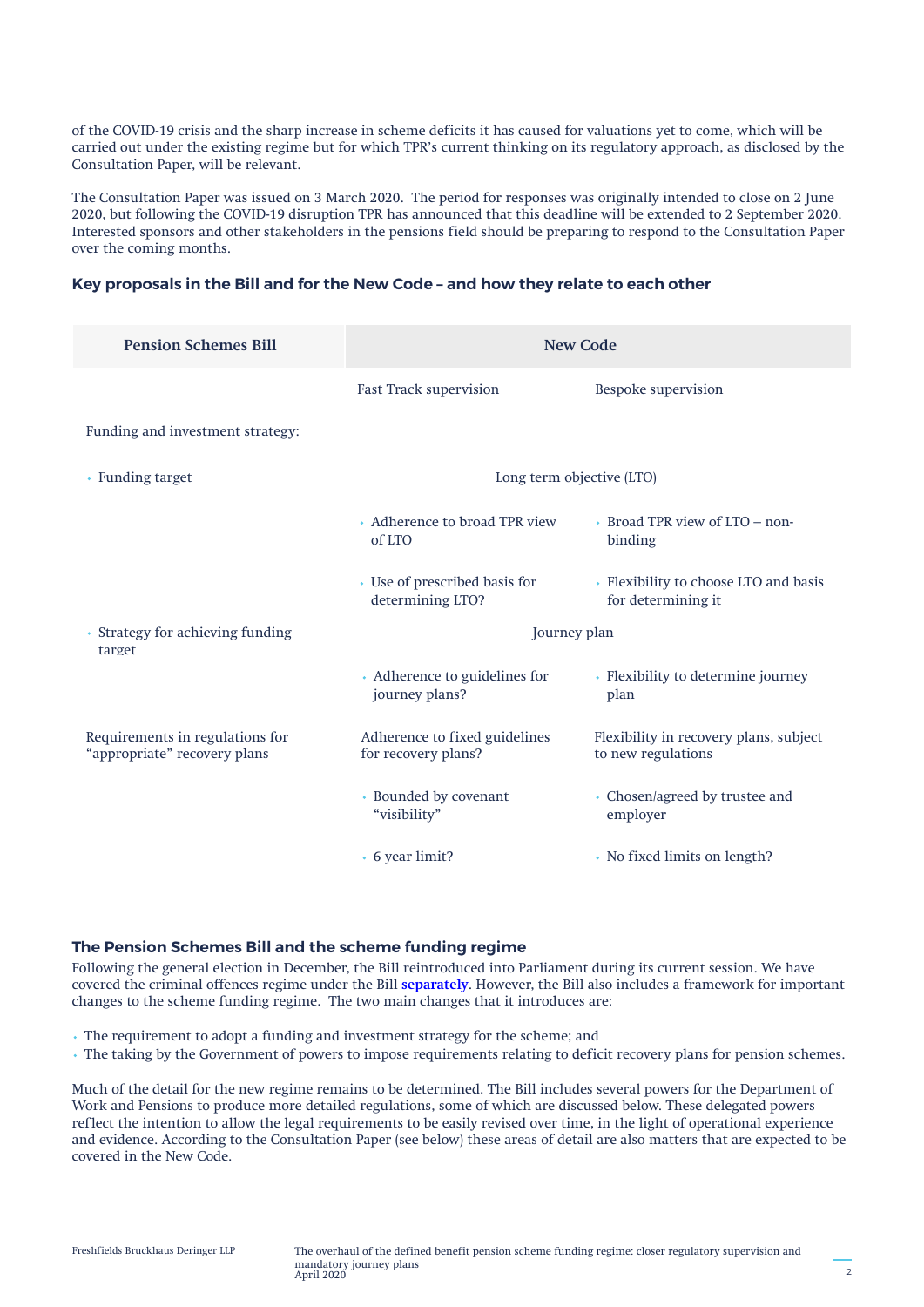### **Requirement for a funding and investment strategy**

If the Bill is passed as drafted, the trustees of defined benefit pension schemes will be required to put into place (and revise from time to time as necessary) a funding and investment strategy. This is a strategy for ensuring that pensions and other benefits under the scheme can be provided over the long term.

The funding and investment strategy must specify:

- A funding level that the trustee intends the scheme to achieve by a certain date.
- The investments that the trustee intends the scheme to hold as at a certain date.

#### **Relationship of funding and investment strategy with technical provisions and journey plans**

The requirement that a particular funding target must be defined in the funding and investment strategy would seem to cover similar ground to the existing regime's "statutory funding objective", which is that the pension scheme must have sufficient and appropriate assets to cover its technical provisions. The latter means "the amount required, on an actuarial calculation, to make provision for the scheme's liabilities". This amount is in turn calculated in accordance with assumptions set out in the scheme's statement of funding principles (*SFP*). On its face this suggests that the technical provisions together with the SFP should already define the funding level that the scheme trustee and employer sponsor are aiming to achieve over time.

However, in envisaging seemingly distinct roles for the technical provisions and SFP on the one hand, and the target set out in the funding and investment strategy on the other, the Bill to a large extent reflects and adopts an existing practice which has become more widespread over time. This is to have in mind a long-term funding target or "journey plan", usually initiated and drawn up by trustees and often without legal force and not expressly agreed by employers. Technical provisions will be treated as a moveable goal that is revised from time to time, and a particular technical provisions basis will be a milestone in the longer journey towards that long-term target. Under such an approach:

- A trustee and a sponsor may agree on the content on an SFP and hence on technical provisions in the context of a particular valuation, informed by the specific circumstances and constraints in which that valuation is carried out, such as the performance of the scheme's investments, the current state of economic factors such as gilt yields and interest rates, the ability of the employer to afford a particular level of contributions and the recovery plan duration which TPR, investors in the employer and other stakeholders are prepared to accept.
- The longer-term funding target is typically more aspirational, identifying the position that (usually) the trustee wants to attain over time, with the funding to be achieved when circumstances allow, including when favourable investment returns occur and as and when the employer's financial position changes. For example, a major disposal by the employer could give the trustee the opportunity to extract a large amount of one-off funding. The technical provisions basis and the SFP can then be revised to move towards the long-term funding target, and employer contributions and/or investment returns will then be targeting that higher basis, which may not yet correspond to the long-term funding target.

The Bill will make such long-term funding targets and journey plans mandatory. This will be reinforced by the corresponding guidance in the New Code that each scheme should have a journey plan and a "long-term objective". This may have significant consequences for the conduct of future valuations. The need to agree on a longer-term strategy may well bring to the forefront major differences in the objectives of employers and trustees. A trustee may wish to explicitly target the buy-out of the scheme by a certain point in time. By contrast an employer, particularly one with a strong covenant, may have doubts as to the value for money of a buy-out, and instead be of the view that a run-off of the scheme over time, supported by that covenant but funded at a safe level, is a more appropriate use of capital.

### **Power to determine the funding and investment strategy**

Given the potential for differences in objectives, it is important and logically consistent that the Bill provides that the existing balance of powers under a scheme in relation to funding matters will apply to the determination of the funding and investment strategy. That balance of powers depends on a scheme's own rules and their interaction with overriding legislation. Therefore, if a trustee must agree with an employer on the choice of actuarial assumptions for a valuation and on the terms of the deficit recovery plan and schedule of contributions, it will also have to agree with the employer the scheme's funding and investment strategy. If a scheme's rules give the trustee unilateral funding powers, the trustee is only required to consult with the employer over the strategy.

For schemes with shared trustee and employer powers, the need to agree on the funding and investment strategy will force employers and trustees to reach a mutually acceptable position as to the long-term target. Some will already be well aligned but others may find reaching agreement difficult. In line with its existing powers in relation to other funding matters, the Pensions Regulator will have the power to give a direction to revise the strategy if agreement cannot be reached. This will make its views as to an appropriate journey plan and "long-term objective" (which are likely to be reflected in the New Code, as discussed below) significant.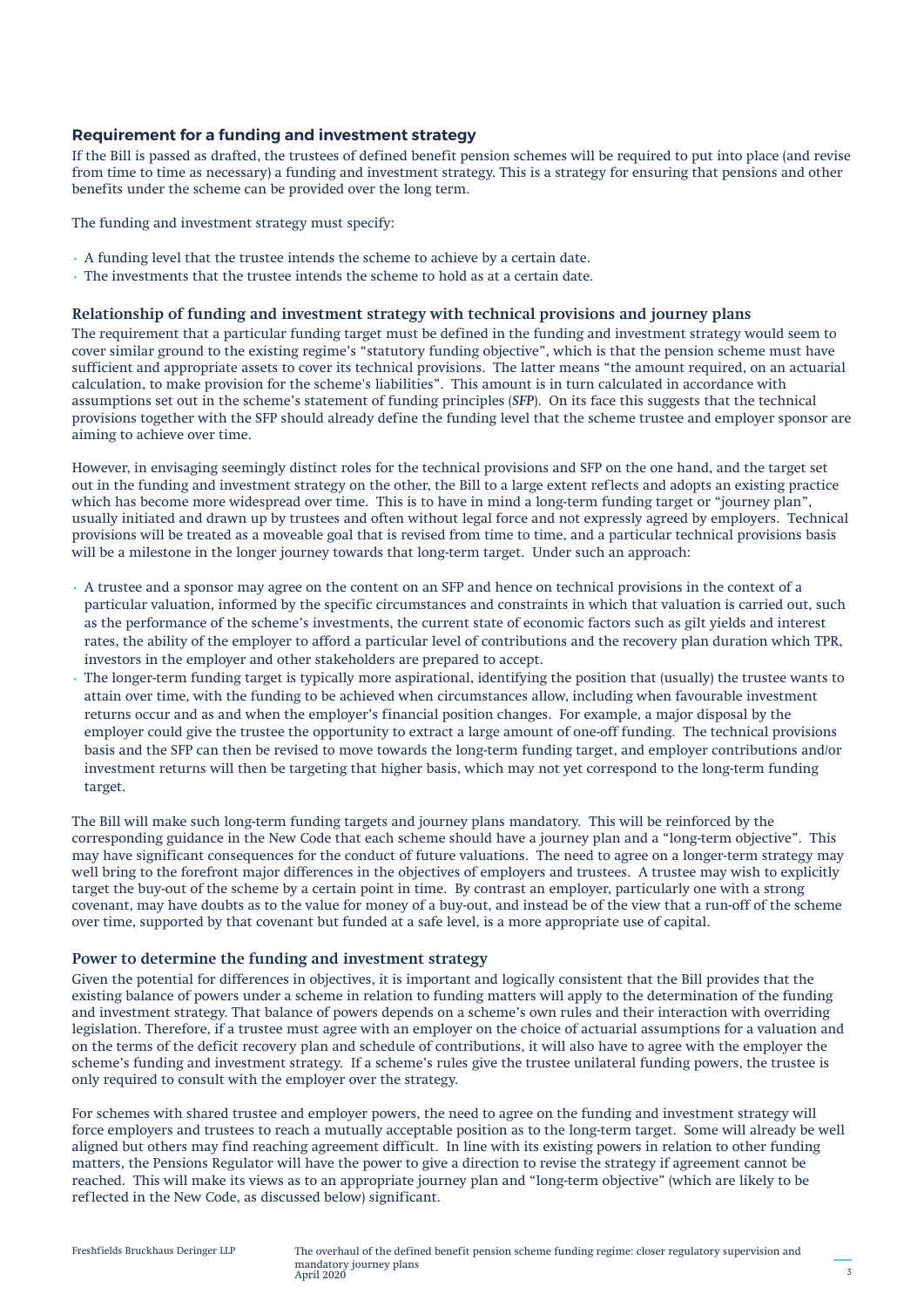#### **Interaction with scheme investment strategy**

In one respect, the funding and investment strategy may represent an important shift in the balance of powers in favour of employers. If a trustee is required to agree the strategy with the employer, this has important implications for the investment of the scheme assets over time, which means that the employer will effectively need to agree on the scheme's long-term investment strategy. Currently, the trustees of all defined benefit schemes are only required to consult with employers on investment strategy, as set out in the statement of investment principles (the *SIP)*. It should be acknowledged, however, that the interaction between a SIP and a funding and investment strategy, and the demarcation of the distinct roles of each, has not been fully clarified. It may in time be determined by the approaches taken in practice by trustees and employers, informed by expert advice.

### **Statement of strategy**

The Bill provides that trustees must, as soon as reasonably practicable after determining or revising the scheme's funding and investment strategy, prepare a written statement to be signed by the trustee chair and setting out:

- The scheme's funding and investment strategy.
- The extent to which the strategy is being successfully implemented and, if the strategy has not been fully implemented, the steps proposed to remedy the position (including their timing), i.e. the journey plan and potentially the recovery plan.
- The main risks faced by the scheme in implementing the strategy and how these will be mitigated or managed.
- Any significant decisions taken by the trustees in the past which are relevant to the strategy (and any lessons learned from these decisions).

Once the Bill has become law, regulations are intended to cover:

- The content of the funding and investment strategy, such as how to address scheme maturity and the employer covenant.
- More details on the content of the chair's statement of the funding and investment strategy.

A trustee may be subject to a civil fine if it has failed to take all reasonable steps to comply with these requirements.

### **New requirements relating to deficit recovery plans**

The Bill provides the Government with a new regulation-making power that may be very significant in practice. This relates to recovery plans, which set out the agreed period and timetable over which a deficit must be remedied by contributions (and in some cases, to a limited extent, by investment performance).

The legislation currently provides that a recovery plan must be "appropriate" having regard to the nature and circumstances of the scheme. As noted in the 2018 White Paper, the meaning of "appropriate" is not defined so it is possible for trustees and employers to agree on a potentially wide range of outcomes, without giving TPR a clear basis for challenging any of the choices that may be made. (This contrasts with the choice of actuarial assumptions to be used in the scheme valuation, which TPR can challenge if that choice does not comply with certain conditions, including the broad requirement that the assumptions be chosen prudently.)

The Bill will potentially impose constraints on what can be agreed. It will enable regulations to set out principles that must be followed when determining whether a recovery plan is "appropriate". The regulations could, for example, set out legally binding guidelines as to the length of recovery plan, or the way in which deficit repair contribution levels can vary over time, reducing the scope to "back-end load" contributions. As discussed below, the Consultation Paper asks whether the trustees of all schemes should aim for recovery plans of a standard length (e.g. broadly limited to the period over which there is normally good covenant visibility, typically 3-5 years). If this becomes TPR's policy objective, then it could be made legally binding under this new regulation power, which will remove scope for variation.

### **The Consultation Paper: a new framework for TPR's approach to scheme funding**

The release of the Consultation Paper is the first stage of a two-stage consultation process. This process will run alongside, and be informed by, the development of Bill and the secondary legislation that will be made under it when it becomes law.

The Consultation Paper covers eight broad principles underpinning the New Code, discusses how these might be applied in practice, and invites further comments. As an overall observation, there is a definite move towards clearer funding standards. This is despite an apparent move away from the proposal in the 2018 White Paper that aspects of the New Code itself would be legally enforceable. It is still possible however that the regulations issued under the Bill could make parts of the New Code enforceable, for example the parts that deal with recovery plans or the choice of actuarial assumptions.

### **The long-term objective**

The Consultation Paper says that all schemes should have a long-term objective (*LTO*), in order to reflect and comply with the requirement under the Bill to have a funding target that would be identified by the funding and investment strategy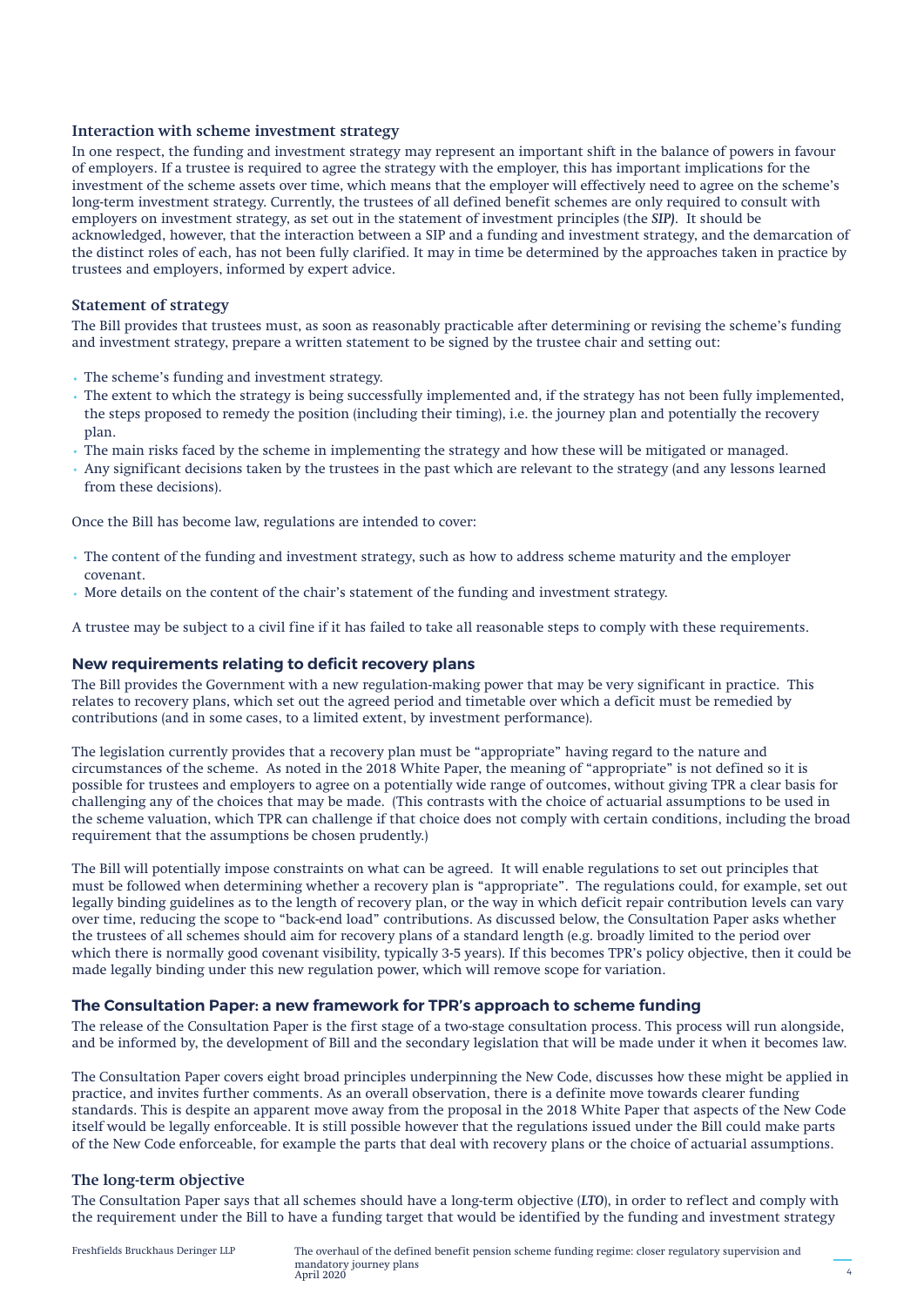for the scheme. However, while the target envisaged by the Bill is not defined, which reflects the scheme specific nature of the funding regime, TPR intends to define its LTO in the New Code – in broad terms for all schemes, and in more specific terms for schemes that make use of its "Fast Track" regulatory approach.

TPR's proposed broad LTO for all schemes is that "significantly mature" schemes should have a low level of dependency on the employer, and be invested with high resilience to risk. This goal corresponds to the concept of "self-sufficiency", a term already widely used in funding practice albeit with a significant degree of variation as to what this means in practice. TPR anticipates in the Consultation Paper that for most schemes of average maturity, "significant maturity" will be reached in about 15-20 years from now. This means there will not be a significant immediate de-risking requirement for the average scheme. However, for some schemes significant maturity would occur well in advance of that time and not all of them will be able to conform to the LTO in that shorter timeframe.

It is important to note that the level of funding required for the LTO as proposed by TPR is not buy-out level funding or even necessarily the level of funding required for a transfer to a commercial consolidator. TPR's LTO could simply be a safe basis on which to run off the scheme obligations over time. The selection of the actuarial assumptions for a specific LTO will be a trustee/employer decision, and many may aim for LTO outcomes that require a higher funding level than TPR's low dependency. But TPR's view of the LTO would give a good platform from which to achieve an eventual buy-out or transfer to a consolidator.

#### **The journey plan**

The Consultation Paper says each scheme should also have a journey plan, which shows how to get the scheme's technical provisions and funding level to the LTO. This reflects the requirement in the Bill for the funding and investment strategy to show how its funding target will be achieved over time and over a specified period. As discussed above, and in line with the increasingly common use of journey plans in the industry, this suggests that technical provisions will therefore become funding level milestones along the journey to the LTO. The journey plan will be distinct from a recovery plan, which is required when there is a deficit on a TP basis.

### **The "twin track" supervisory approach**

The Consultation Paper also introduces the concept of a "twin track" funding approach. Schemes' trustees and employers can choose between a Fast Track approach and a Bespoke approach to TPR supervision of funding arrangements. The approach that will apply to a scheme will depend of the elements of the valuation and funding package that are proposed.

The Fast Track approach is an off-the-shelf option, aimed at better funded and (in TPR's view) well-run schemes. Schemes which take the Fast Track approach can expect less regulatory scrutiny. This approach involves alignment with objective and quantitative metrics. These may include:

- The LTO and journey plan targets the Consultation Paper asks for comments in what a suitable set of actuarial assumptions would be for a Fast Track LTO.
- The technical provisions. In the Fast Track, "acceptable" technical provisions might be benchmarked using a range of discount rates. Alternatively, they might be benchmarked as a percentage of a low dependency basis defined by TPR (e.g. 85%-88% of low dependency) along the journey plan.
- The length of the recovery plan. The affordability of contributions for the employer remains a key consideration, but the Consultation Paper asks whether the trustees of all schemes should aim for recovery plans of a standard length (e.g. broadly limited to the period over which there is normally good covenant visibility, typically 3-5 years). Alternatively, different thresholds could be set for different covenant grades. It is not yet clear how this would interact with the provision in the Bill for new regulations (discussed above) setting out mandatory factors to consider when assessing whether a recovery plan is "appropriate".

The alternative to Fast Track is the "Bespoke" track. This is significantly more flexible and is aimed at schemes which will not meet all Fast Track criteria. This might be due to a weak employer covenant. But the Bespoke track can also be used by schemes which might want to take additional, managed risks, or schemes which wish to take a different approach which is in aggregate no riskier than Fast Track. Schemes which have unusual covenant arrangements (i.e. where sponsors are not-for-profit organisations) may also find the Bespoke track more suitable than Fast Track.

Schemes opting for Bespoke will have to explain and evidence the decisions to support their submission of their valuation documents to TPR. Opting for Bespoke is likely to mean higher regulatory involvement and close scrutiny of the proposals by TPR. For this reason, the twin track approach has sometimes been described as a "comply or explain" model, though this is not truly accurate given that TPR's Fast Track criteria will not be legally binding requirements, but rather signposts for its supervisory approach. Furthermore, the intention stated in the Consultation Paper is that when used appropriately, the Bespoke track will not be a 'bad' or second-best option and would be as compliant with the legislation as Fast Track. Schemes can also switch between Fast Track and Bespoke between valuations. Hence, the flexibility that is inherent in the scheme specific funding regime will continue.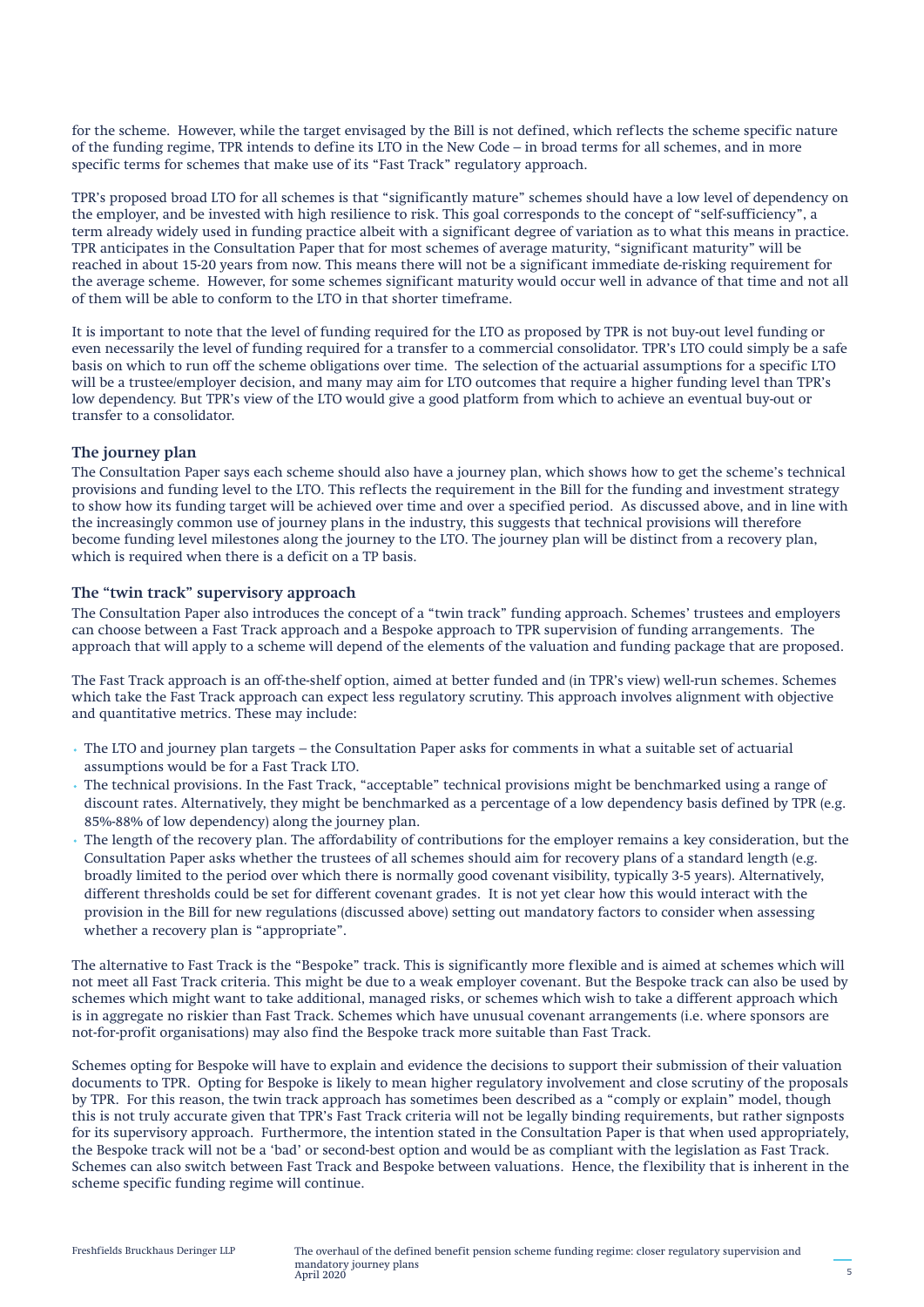That said, coming within the Fast Track regime will clearly require the valuation and funding proposals, including the LTO itself, to come within prescriptive parameters. Many trustees and employers will want to avoid an interventionist engagement by TPR with a proposed valuation package under the Bespoke approach, given the potential need for additional management time and advisor costs in justifying their proposals. If they can come within the Fast Track parameters without too much additional cost or disruption to their preferred strategy, they are likely to do so. This will mean that TPR will have a powerful regulatory tool for influencing (or "nudging") the substantive outcomes of valuations and the deficit recovery arrangements and bringing about a greater degree of consistency over time.

#### **The employer covenant**

The Consultation Paper reflects current normal practice in stating that a stronger employer covenant will allows scheme trustees to take on more risk and assume higher investment returns in a valuation. But it also says that under a journey plan for reaching the LTO, reliance on the employer covenant should reduce over time. TPR's view is that reliance on employer covenant beyond the period in which there is "good visibility" of that covenant – typically 3-5 years – will need to be explained through the Bespoke track. This would represent a significant change in approach for many schemes.

The Consultation Paper asks whether:

- Covenant should be factored into both Fast Track and Bespoke approaches, or just Bespoke.
- A formulaic, objective approach to covenant reviews, where employer covenant is standardised to a formal calculation or metric, would be appropriate for the Fast Track or even the Bespoke track. The alternative would be to retain the existing, "holistic" approach, though TPR has said the flexibility in the holistic approach can result in inaccuracy and even misuse, so TPR would at least seek to tighten and clarify its guidance. Either way, the current 1-4 grading approach is expected to be retained.

Helpfully, TPR says its current practice (under the current code of practice on funding) is that trustees can consider wider group support (or "indirect" covenant) when assessing the covenant of the statutory employer, and that this practice will continue. However, TPR believes that some scheme trustees are over-reliant on group support that is not legally binding. It proposes that:

- in line with its most recent guidance, reliance on wider group support this should be limited to the short term one or two years, or, at most, the period to the next valuation;
- there should also be corresponding clear and tangible benefits to relying on indirect covenant, such as increased deficitreduction contributions and a shortened recovery plan; and
- any reliance beyond the short term should be legally enforceable (e.g. through use of a guarantee or contingent assets).

TPR's initial view is that actuarial valuations using the Bespoke track can build in reliance on legally enforceable "additional support", such as guarantees, provided that the additional support is sufficient for the risk(s) being run, is appropriately valued, and is realisable at its necessary value when required. The Consultation Paper asks for feedback on this point (as one of TPR's eight principles in respect of funding). TPR takes the view that longer term risks are better underpinned by contingent asset support (e.g. asset-backed funding using real estate), rather than guarantees which could have reduced value beyond the covenant visibility period (typically 3-5 years).

Even under a Fast Track review, a scheme's covenant reliance would need to be checked to some extent by TPR. The second consultation process to be conducted by TPR will cover the balance to be given between scheme member and employer interests when placing reliance on the employer covenant.

## **Dividends and equity of treatment under the New Code**

As covered in our recent **[briefing on pension schemes and dividends](http://knowledge.freshfields.com/m/Global/r/3692/pensions_issues_on_paying_dividends)**, TPR is increasingly focused on what it considered to be "equity of treatment" in the context of dividends between shareholders and defined benefit pension schemes.

The Consultation Paper says TPR proposes to set clear expectations on scheme equitability for both Fast Track and Bespoke approaches for dividends (and other forms of "value leakage", such as intercompany loans that are unlikely to be repaid and material management bonuses). This guidance is likely to be qualitative rather than quantitative, but with reference to scheme-specific considerations, particularly employer covenant strength.

- For stronger employers, "value leakage" can be proportionately high provided that the covenant remains strong and the recovery plan is not subsequently extended.
- For weaker employers, DRCs should be maximised or, often, prioritised over forms of covenant leakage unless such leakage can be demonstrated to be absolutely necessary to the employer's sustainable growth.